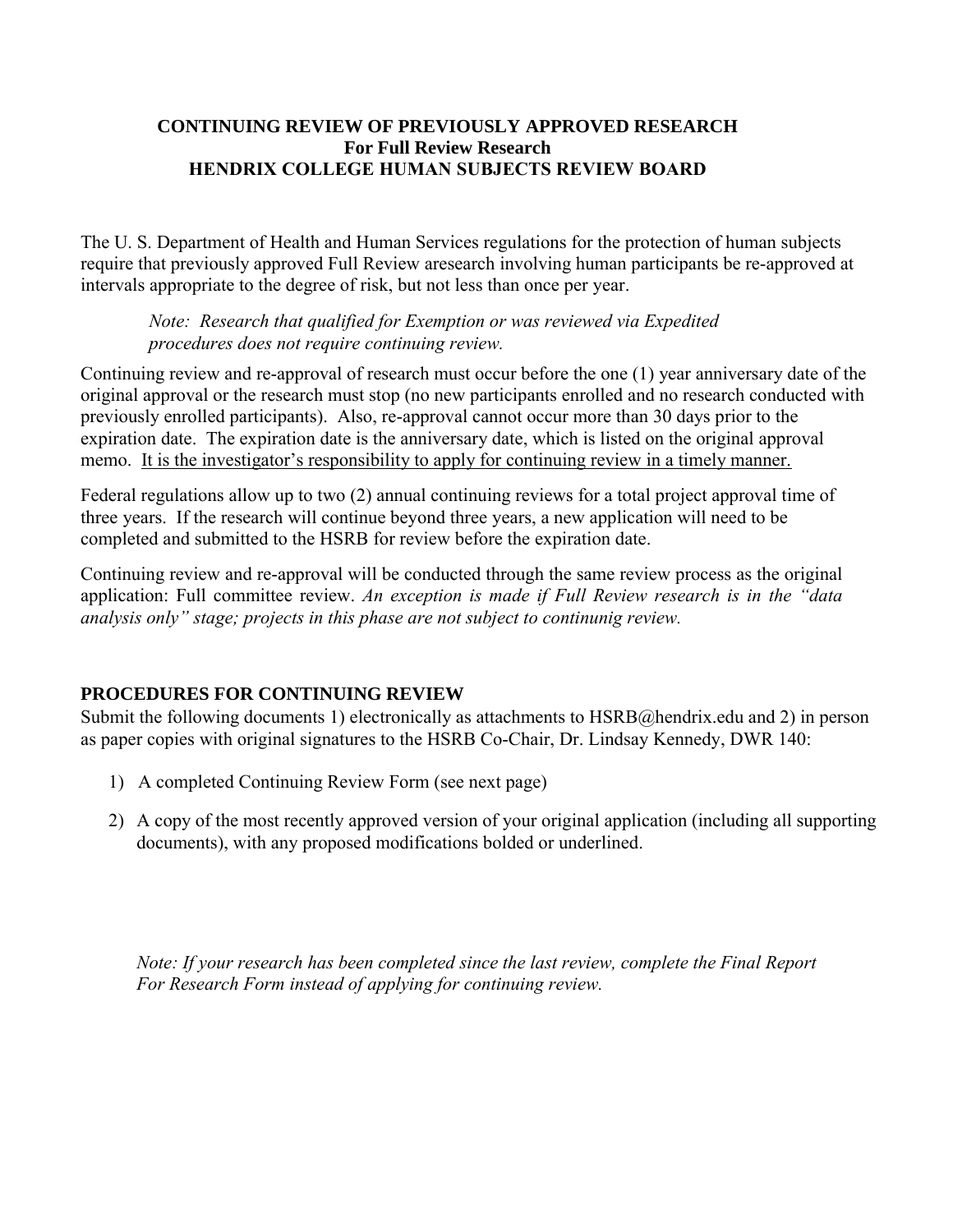*Before beginning this for, please make sure you are using the most recent version of Adobe Acrobat and can save your entries.*

### **CONTINUING REVIEW FORM**

#### For Full Review Research HENDRIX COLLEGE HUMAN SUBJECTS REVIEW BOARD

Project Title:

HSRB Approval Code #:

Investigator Name(s):

Faculty Sponsor (if student research):

Original Expiration Date:

### **1) Research Study Status (Check One):**

Work Not Yet Started (no participants recruited) State Reason:

Active Project (participant enrollment and/or involvement continues)

### **2) Participant (and Control) Status Report:**

| a. | Are participants still being enrolled? | <b>Yes</b> | $\vert$ No |
|----|----------------------------------------|------------|------------|
|----|----------------------------------------|------------|------------|

b. Number of participants enrolled to date:

- c. Number of participants proposed for coming year:
- d. Is the total number of participants different than in the  $Y_{\text{es}}$   $N_{\text{0}}$ original approved application? If YES, please explain.

### **4) Report briefly on the progress of the research to date and/or on the research findings.**